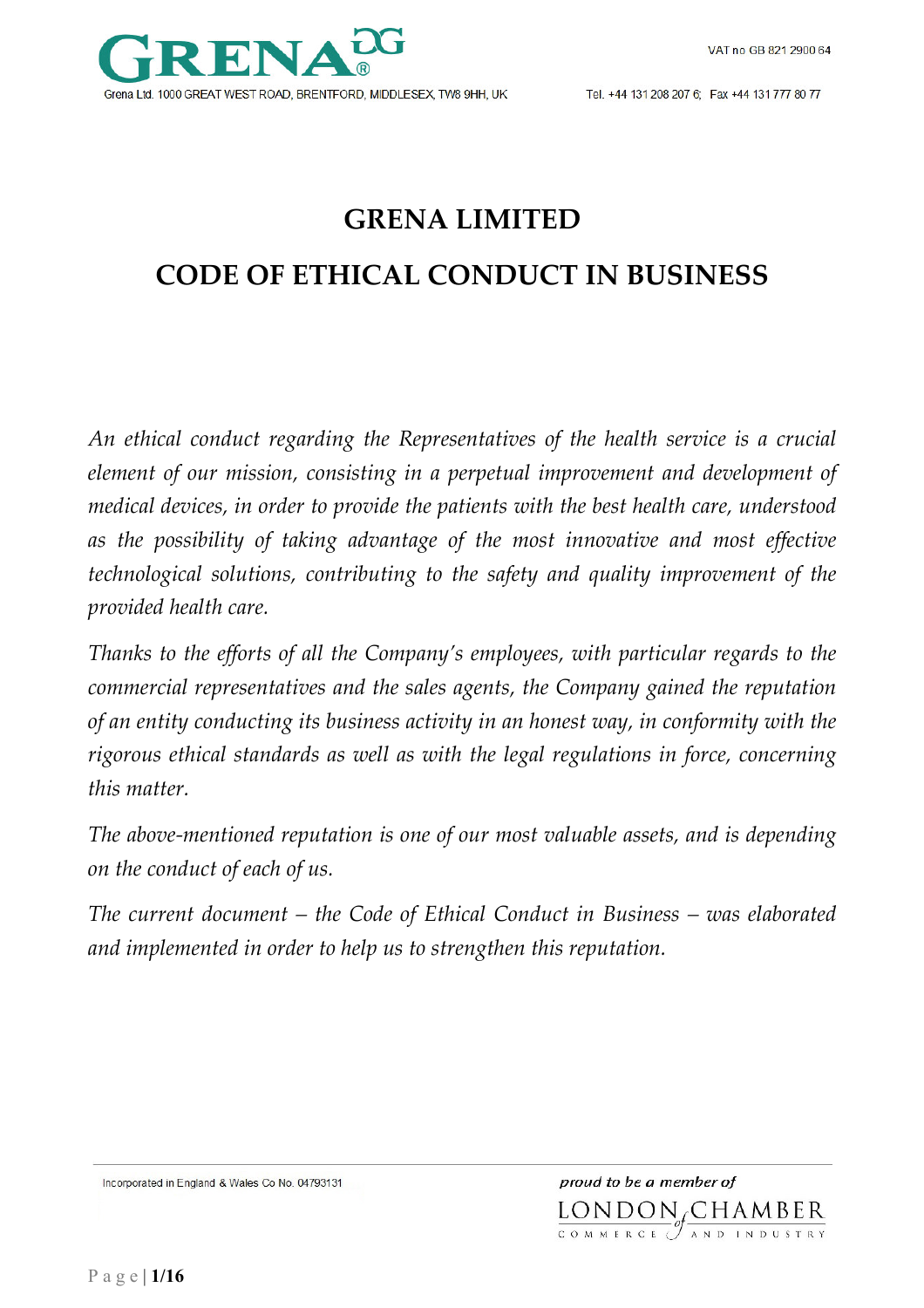

- *Whereas the Company's Board expresses its determination to develop mechanisms of internal control of the conducted activity, regarding to promotion, marketing and sales of medical devices, in order to ensure its compliance with the legal regulations in force, in particular with the stipulations under UK Bribery Act 2010, the fair trade rules, an advertisement of medical devices that is reliable and consistent with the law as well as lucid and transparent cooperation with the medical staff and the employees of the health service;*
- *Whereas the scientific and technological progress in the medical devices field, serving the improvement of the patient's safety as well as upgrading the quality of the performed health care by giving access to new technologies is impossible without the contacts between the representatives of medical field companies and the representatives of the health service;*
- *Bearing in mind that the Company identifies with the hereby mentioned ethical rules, in particular commits to not reward, as well as to not motivate in any other way, an activity inconsistent with the ethical rules mentioned in the Code;*
- *In order to systemise the most important principles of professional ethics of the sales representatives and sales agents, as well as promoting their professional and honest rules of conduct, the internal work standards in the Company are based on the ethical rules, constituting an integral part of the conducted business activity;*
- *Bearing in mind that an ethical conduct helps to build a positive image of the Company as well as developing favourable, long-term business relations, it might sometimes be necessary to abandon apparent, short-term benefits, in favour of an honest and advantageous conduct bringing benefits in a longer perspective,*

The present Code of Ethical Conduct in Business (hereinafter referred to as: "**The Code**") shall be accepted, reading as follows:

Incorporated in England & Wales Co No. 04793131

proud to be a member of LONDON<sub>S</sub>CHAMBER COMMERCE (TAND INDUSTRY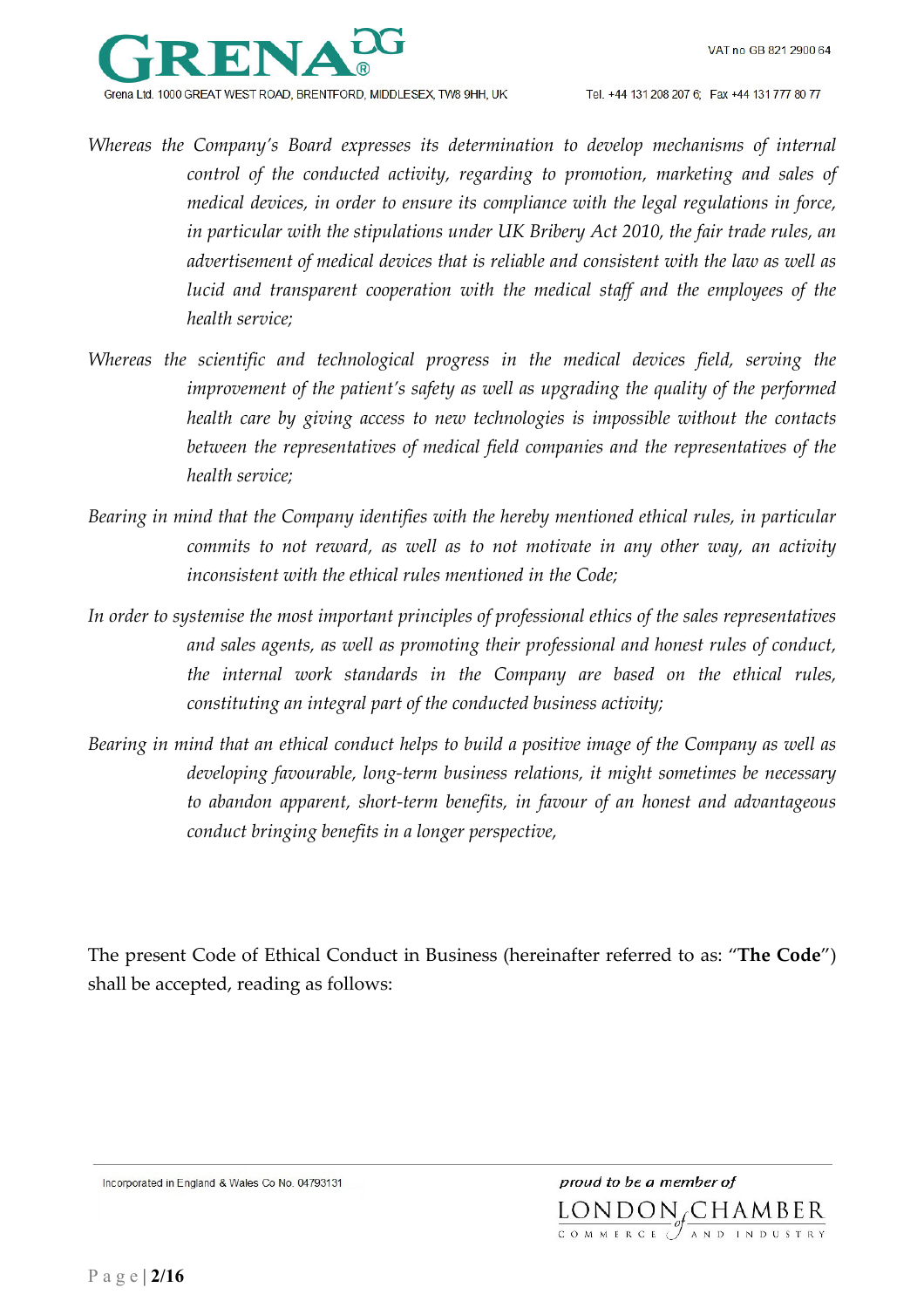

## **CHAPTER I GENERAL PROVISIONS**

#### **Article 1**

- 1. The subject of the regulations of the Code is to lay down the good practices in the scope of:
	- a) Advertisement of medical devices directed to medical staff and employees of health service (hereinafter referred to as: "**Representatives of the health service**");
	- b) Transparency of marketing and promotional activities of Grena Limited (hereinafter referred to as: "**Company**");
	- c) Cooperation (contacts) with persons or entities, purchasers, landlords or users of medical devices, in particular Representatives of the health service, in order to:
		- Elaborate new technologies, solutions or modifications of the previous solutions regarding to medical devices;
		- Projecting and placing in the market of new, innovative medical devices;
		- Improvement of patient's security and health as well as improvement of the health care system, safe and effective use of medical devices;
		- Studies, instructions, education, teaching, training, improvement of professional skills as well as technical support of the Representatives of the health service, acting in favour of the improvement of the security of use of the medical devices as well as the patient's access to new technologies and devices with a possibly high quality (hereinafter referred to as: "**Educational and training programmes**");
	- d) Conducting preclinical studies or IV phase clinical studies.
- 2. The Code's provisions are applying to:
	- a) Promotion and advertisement of medical devices, in particular oral or written communication, as well as other activities undertaken with use of electronic means of communication by the sales representatives or sales agents (hereinafter referred to as: "**Representatives"**), rules of preparing advertising or promoting materials, device's presentation, offering samples of devices;
	- b) Cooperation between the Representatives and the Representatives of health service under the conducted studies and works on developing and improving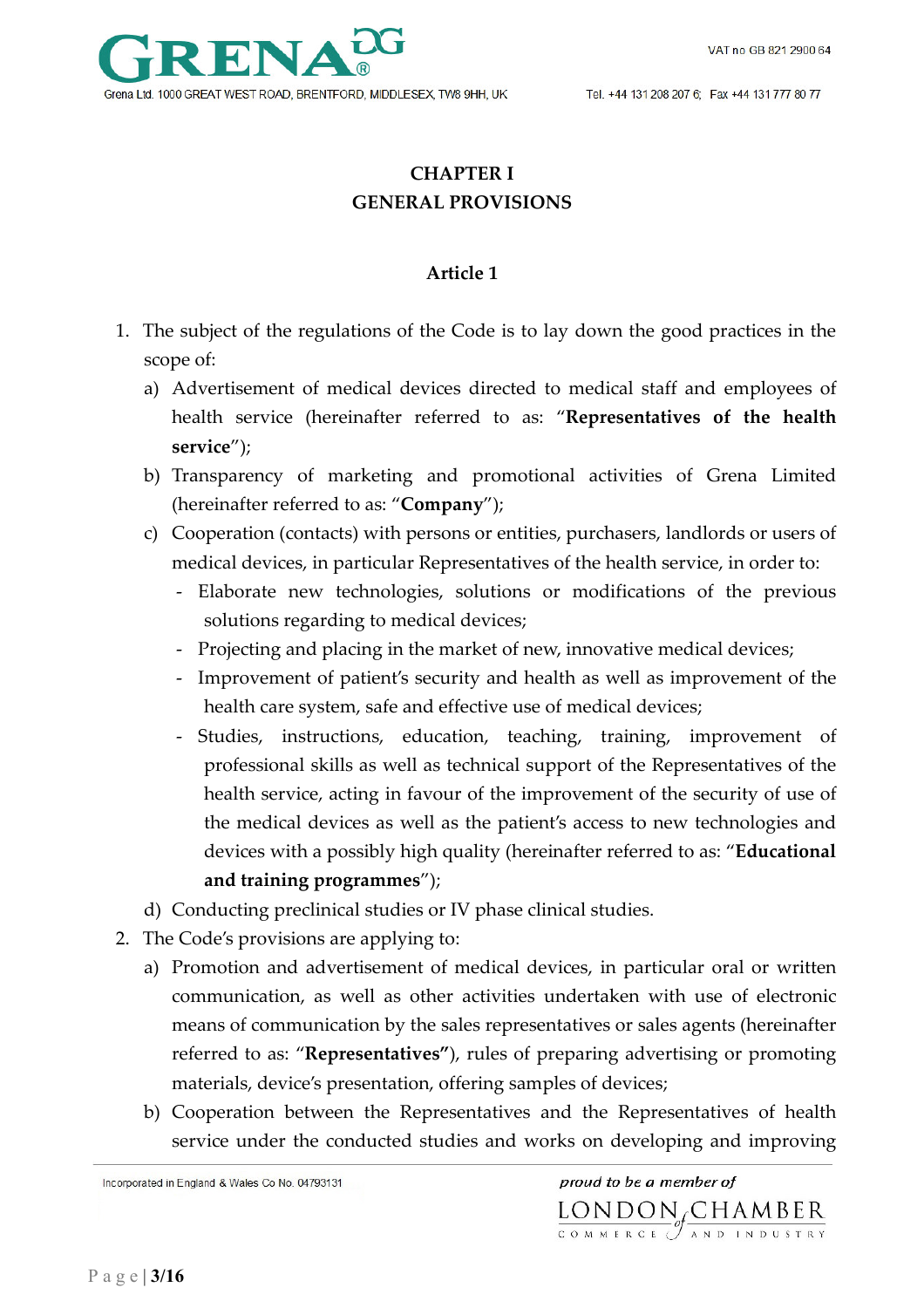

the heretofore offered medical devices as well as elaboration and placing in the market of new, innovative medical devices, on grounds of and in the scope of the concluded agreements concerning consultations, counselling, sponsoring;

c) Cooperation of all the Company's employees with the Representatives of health service in the scope of the performed Educational and training programmes.

#### **Article 2**

The Code is binding all the Company's employees, in particular Representatives, as well as third persons, acting in the name or on behalf of the Company, within the scope regulated by the Code.

#### **Article 3**

- 1. The Code has a character of instructions, guidelines in the ethical conduct in order to achieve the objectives stipulated in it.
- 2. All the legal regulations, in particular the British UK Bribery Act 2010, regulating the matters that are subject to the present Code shall always have priority to the Code.
- 3. Any questions or doubts regarding the interpretation of the Code, the necessity of giving advices regarding the expected conduct, or any acknowledged illegal activity or Code infringements, shall be consulted with the immediate superior, the Legal Department or the Board.
- 4. The Company shall provide the persons mentioned in Article 2 with the necessary support as well as with trainings concerning ethical conduct in work and the legal regulations in force regarding this matter.

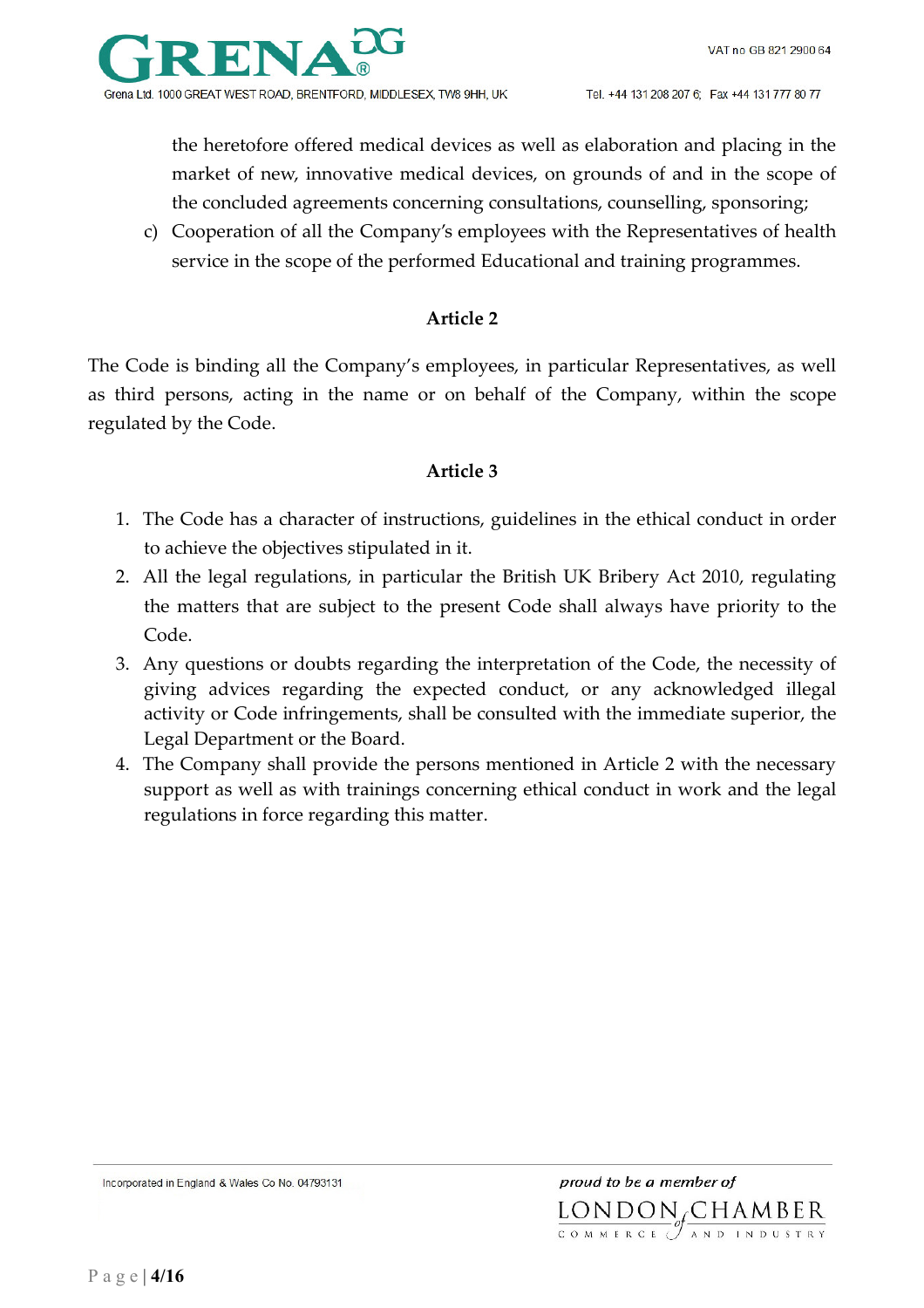#### **CHAPTER II**

## **RULES OF CONDUCT REGARDING CONTACTS WITH THE REPRESENTATIVES OF HEALTH SERVICE**

#### **Article 4**

- 1. The contacts of the persons mentioned in Article 2 with the Representatives of the health service shall be:
	- lucid;
	- transparent;
	- proportional;
	- adequate to the purpose.
- 2. The cooperation with a Representative of the health service consisting in performing services by him on behalf of the Company, such as: consultations, counselling, sponsoring, public appearances, is allowable to the extent permitted by law, provided that an appropriate civil law agreement shall be concluded, in writing, properly documented, as well as the purpose of the aforementioned cooperation shall be the health protection, the improvement of the health care system or the scientific/technological progress. The cooperation shall not constitute an invitation to purchase, supply, sale nor use of medical devices, as well as shall not constitute any concealed, miscreant remuneration in this respect. The cooperation mentioned in the previous sentence shall be based solely on an adequate relation between the character and the scope of the services and the appropriate competences, knowledge or experience of such a person, correlated with criterions of choice as well as the requirements of the performed services. The mutual benefits, in particular rules of remuneration, shall be adequate and proportional to the character and the scope of the rendered service, as well as of the qualification, the required work load and shall remain within the limits of the common market prices for services of similar type.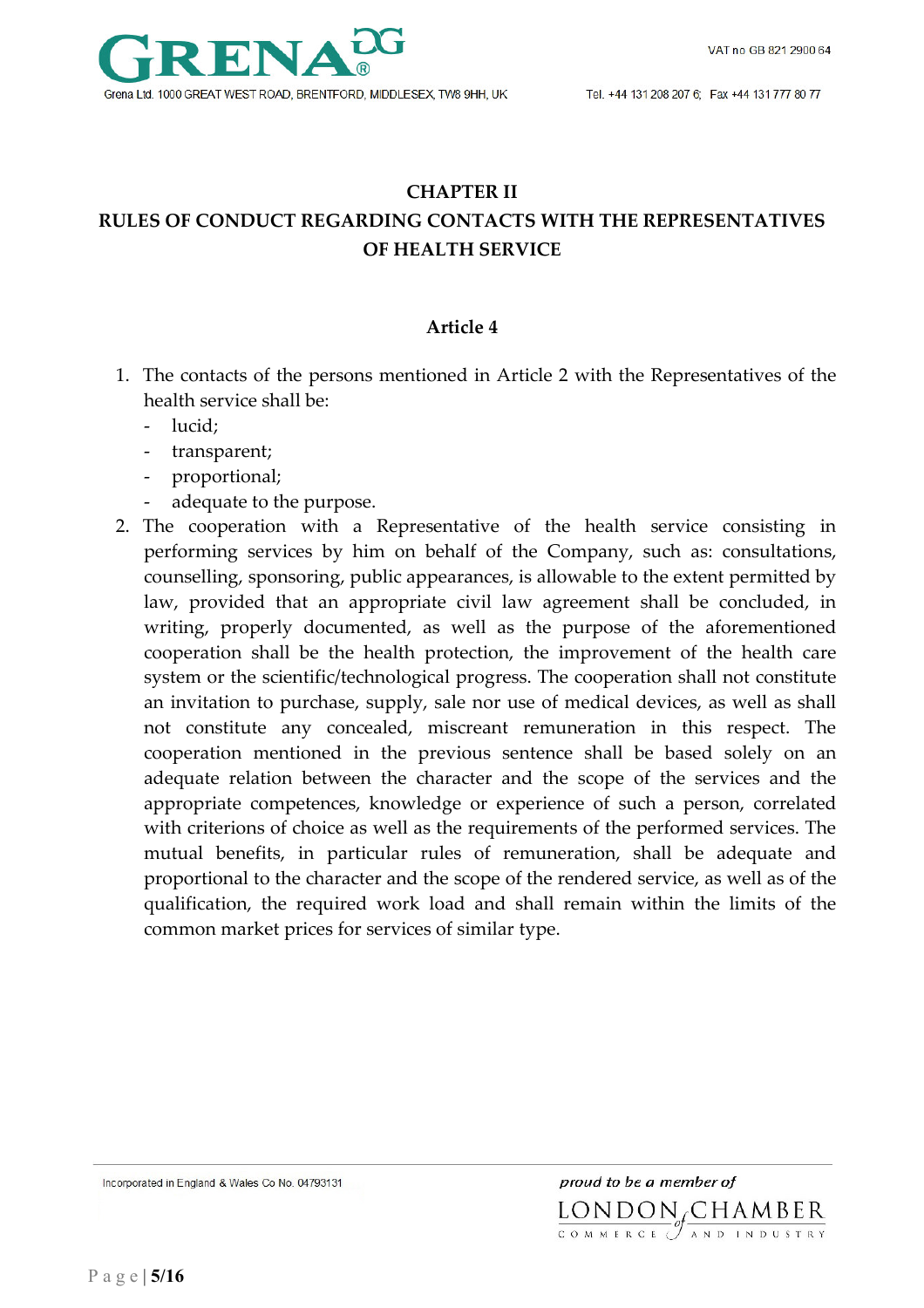

## **Article 5 Representatives**

- 1. The Representatives shall be obliged to provide the Representatives of the health service with reliable and truthful information in the scope of parameters, functionality, intended use, rules of proper use as well as risks arising from the presented or offered medical devices as well as information concerning their manufacturers.
- 2. The Representatives shall be obliged to provide the manufacturer of the medical device with the information and the opinion obtained from the Representatives of health service, concerning the exploited devices, in particular related to adverse effects as well as users remarks or suggestions concerning the desired changes of functionality or parameters of the devices, or the trends of the expected improvements / modifications.
- 3. The choice of dates, frequency and forms of contacts with the Representatives of the health service shall be considered as good practice, in hospitals or any other premises of the health service, thereby minimalizing the risk of difficulties in their work, whereas it is forbidden to make use of any unethical incentives in this matter, in particular financial incentives.
- 4. In the contacts with the Representatives of the health service the Representatives shall always bear in mind the shaping of professional, partner relations with observance of mutual respect and dignity.

## **Article 6 Conflict of interests**

- 1. Conduct or situations that may lead to conflict of interests, any illegal practices or disadvantageous impact on the Company's reputation or its image shall be avoided.
- 2. The conflict of interests occurs in a situation of deriving personal benefits or commitment in any form, directly or indirectly, independently or nonindependently, including by spouse, as well as by relatives or persons in relation of affinity up to the second collateral degree, with or without consideration, in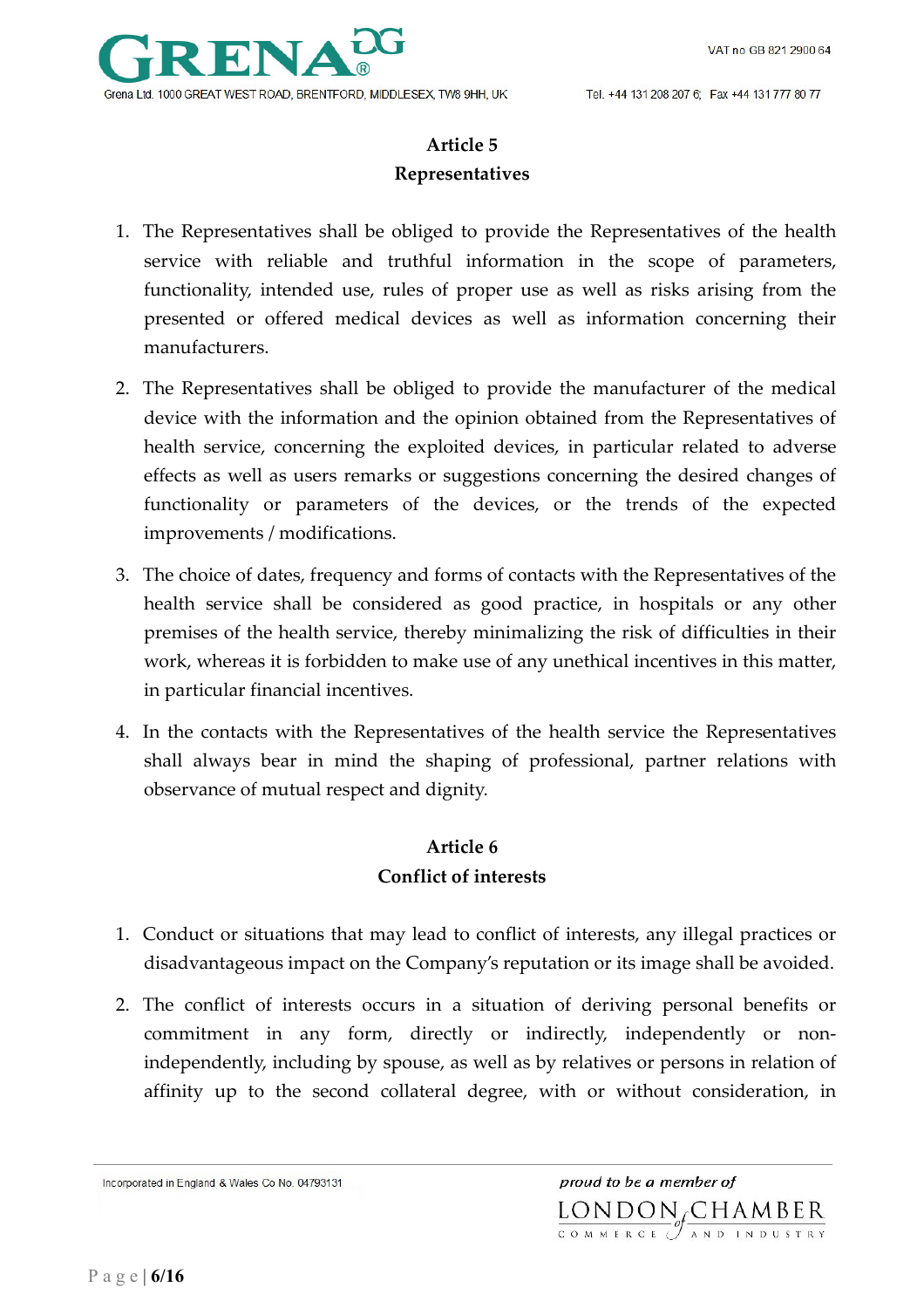

activities contrary to the Company's interests, or activities that might infringe them, in particular:

- a) pursue employment under employment contract or under any other legal relation, in other companies competitive in relation to the Company, hospitals or other health care entities;
- b) conduct any competitive business activity on its own or on third party account;
- c) hold any functions, including advisors, intermediaries, plenipotentiaries, trustees, etc. in other companies conducting business activity competitive with the Company's activity, hospitals or other health care entities;
- d) hold stakes or shares in competitive companies, excluded acquiring or taking up shares available in public trading in securities, in order to perform capital investment;
- e) conduct any form of counselling in favour of other companies conducting business activity competitive with the Company's activity, hospitals or other health care entities;
- f) enter in competitive economic relations with clients, contractors, employees or other persons employed in the Company, hospitals or other health care entities, under any legal title or performing functions of advisor, intermediary, agent, plenipotentiary, trustee, etc.;
- g) generate revenue or any other personal benefits to oneself, spouse, relatives or persons in relation of affinity up to the second collateral degree under any title (or without title) due to conducting competitive business activity by a third person;
- h) receive personally or by members of the closest family tourist holidays, trips, cash, services, discounts, rebates, loans or gifts from competitive companies or persons acting on behalf or in the name of these companies;

without the knowledge and the consent of the Board.

- 3. The Company does not consent to perform employment in favour of competitive companies and hospitals and other health care entities, under an employment agreement or under any other legal relation.
- 4. Persons mentioned in Article 2 are obliged to keep confidential service secret, professional secret, company's secret as well as other confidential information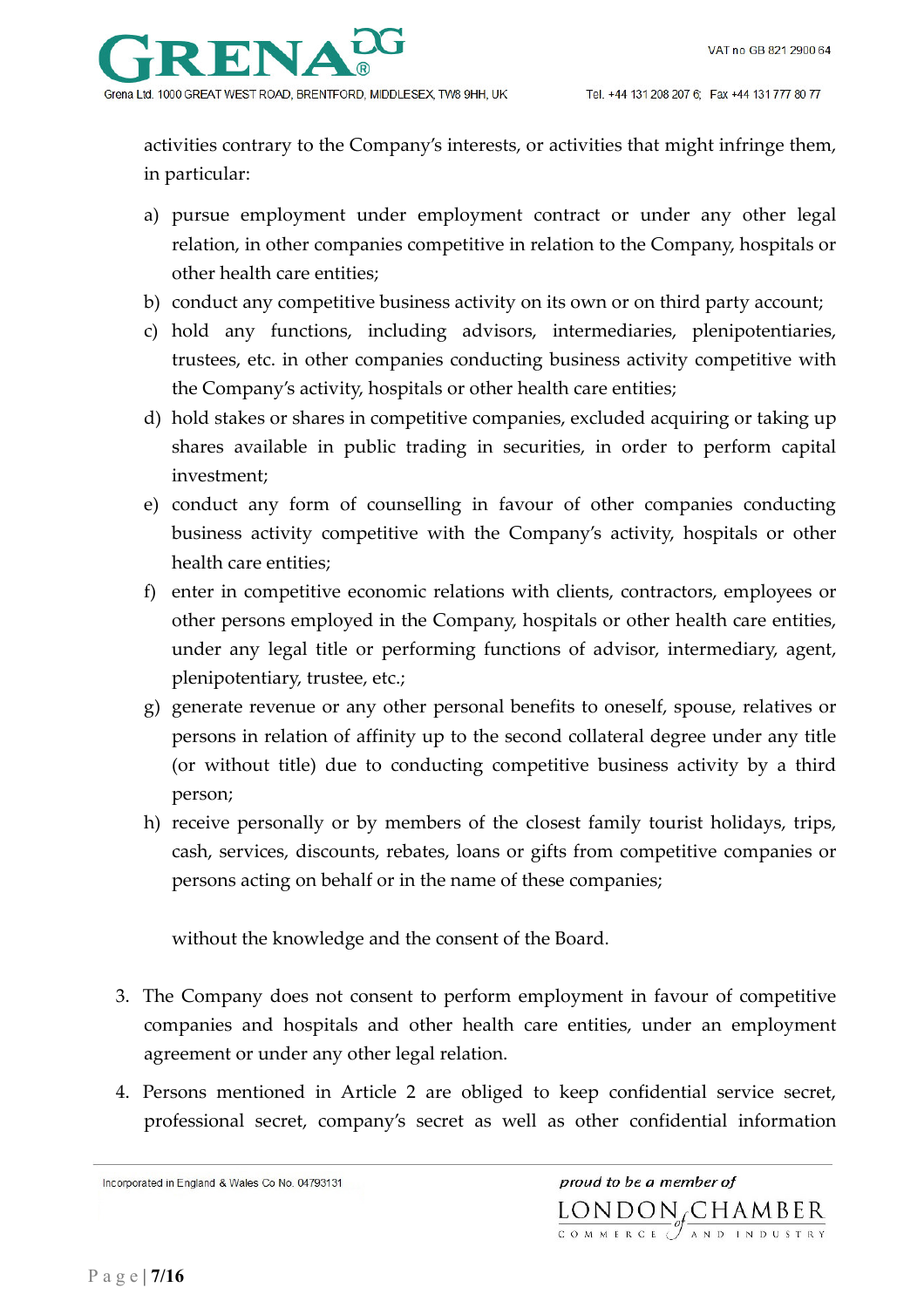

acquired in relation to the performed obligations or undertaken activities, if they are not explicitly authorised to provide such information, during the term of employment in the Company or performing services on behalf or in the name of the Company, as well as after its termination.

- 5. Persons mentioned in Article 2, under no circumstances, except previously given, written consent of the Board, shall not agree, talk over nor discuss with competitive companies or persons acting on behalf or in the name of those companies, matters related to:
	- a) Company's price policy, prices, rebates, discounts, margins;
	- b) profit and its margin, costs;
	- c) conditions of delivery (sale);
	- d) commercial conditions;
	- e) price practices;
	- f) clients, contractors, recipients, associated entities or entities entering in delivery chains of the Company;
	- g) the method of delivery, transport, storage, practice or distribution channels organisation;
	- h) sales or distribution network;
	- i) conducted or terminated public procurement procedures or the intention to apply for awarding public procurement;
	- j) submitted, elaborated or filed commercial offers;
	- k) areas of sales;
	- l) concluding, negotiating, terminating agreements, cooperation with the Company's clients or contractors;
	- m) conditions on pending litigation resolution.
- 6. Persons mentioned in Article 2 shall refrain, in contacts with the Representatives of the health service or with the competitive companies, or persons acting on behalf or in the name of those companies, from performing any activity consisting in dissemination of untrue information concerning the competitive companies or their products, proposing to break the concluded agreements, industrial espionage, stealing or unauthorised use of confidential information or secrets of competitive companies.
- 7. Regarding to persons whose employment or commission relation has ended, regardless of the legal basis, discussing by the Employees of any matters referred to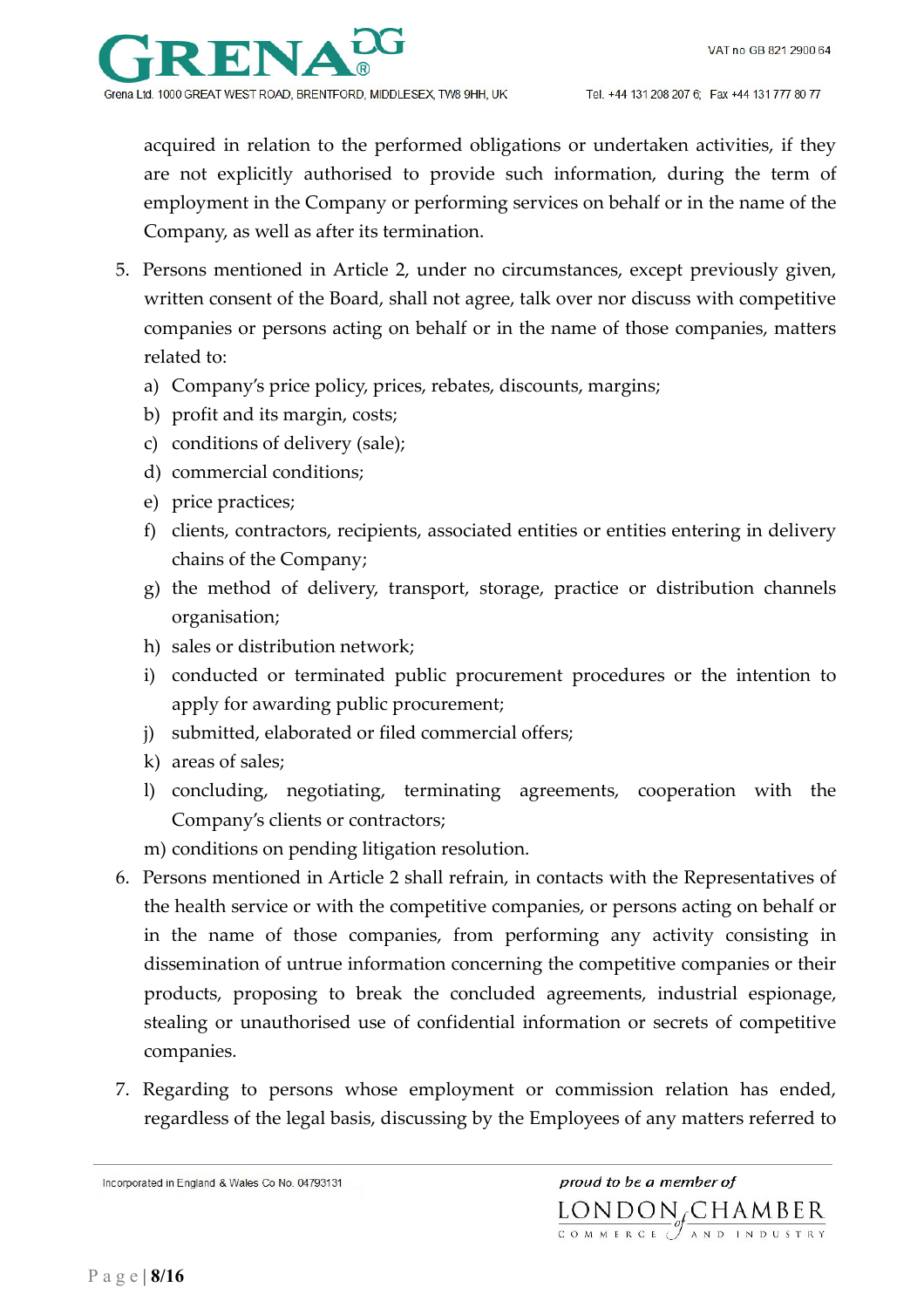in the present article or any other professional matters or matters arising from the performed function, is strictly prohibited.

## **CHAPTER II ADVERTISEMENT**

#### **Article 7**

### **General conditions on advertisement and promotion**

- 1. Advertisement, marketing and undertaking other activities related to medical devices promotion, in particular organisation of trainings, workshops, conferences, symposia, **Educational and training programmes,** etc. (hereinafter referred to as: **"the Advertisement**") shall be conducted in an open, reliable, precise and objective way, pursuant to legal regulations in force, the Code or other good practices and the highest possible ethical standards shall be ensured.
- 2. The Company's Employees, in particular Representatives, while undertaking activities mentioned in point 1, shall ensure that every submitted standings or documents in this matter, including presentations, are credible, true, reliable and objective, as well as are not misleading the recipients, in particular with respect to: the intended use of the device, its properties, date of production, usability, quantity, origin, technical parameters or other relevant features of the device, value and price, sales/delivery conditions, repair, service, guaranty, admittance to trade or to use, etc.
- 3. The Advertisement shall not, directly or indirectly, mislead the recipient nor be offensive to the recipient, nor refer to his sensations or feelings nor have an impact on him and shall be based on the recommendations or guidelines of the device's producer and on the device's documentation.
- 4. The transfer of advertisement content concerning medical devices, with use of fax, electronic mail, text messages or other electronical methods, shall occur solely under an agreement and in the purpose to perform the agreement, or after obtaining a written consent of the recipient, in accordance with the legal regulations in force related to this matter.

Incorporated in England & Wales Co No. 04793131

proud to be a member of LONDON CHAMBER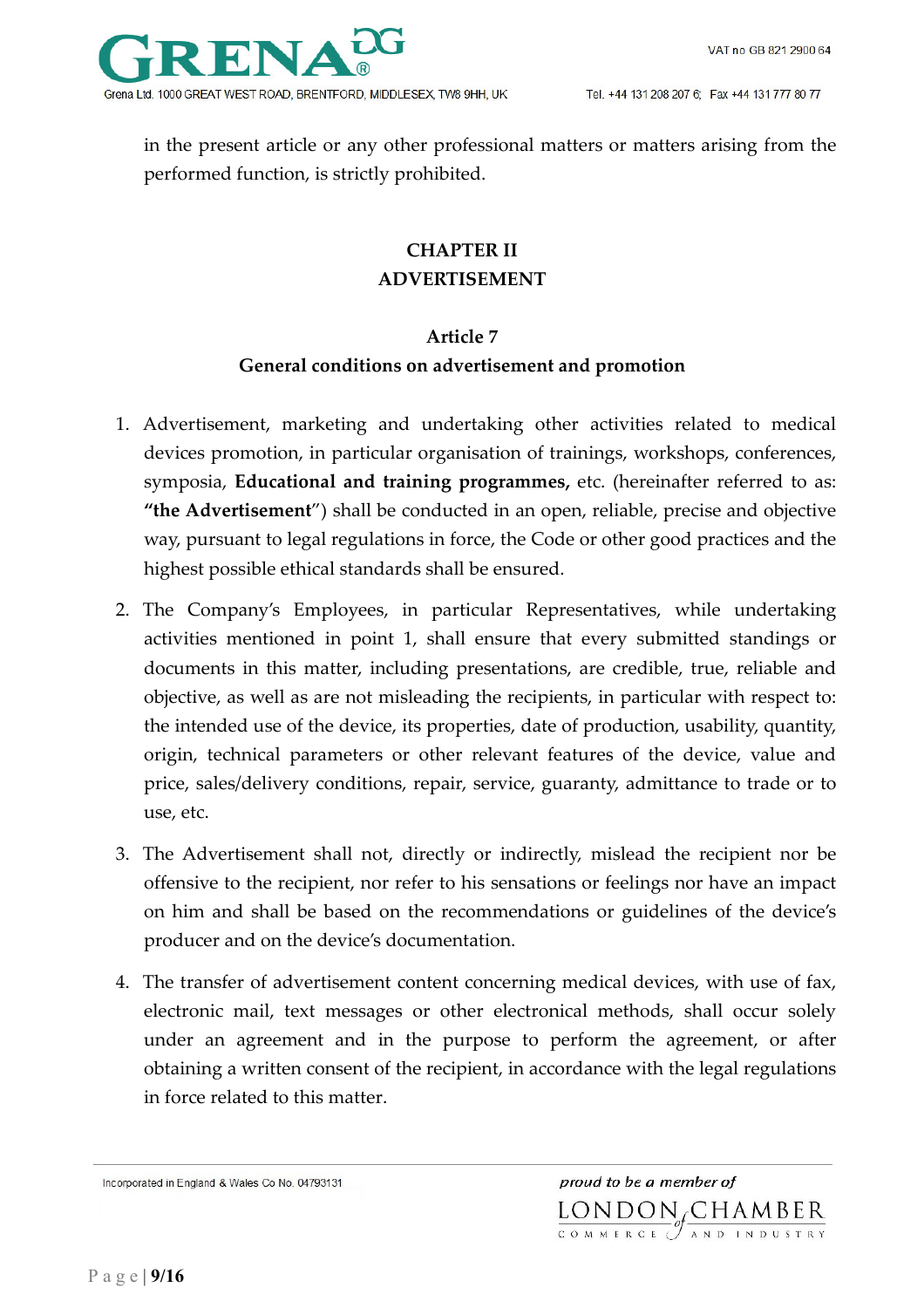#### **Article 8**

It is hereby confirmed that the allowed forms of Advertisement are the following:

- 1) Meetings with the Representatives of the health service or with the Medical staff in order to:
	- a) Present the medical devices, trainings, instructions, teaching or technical support related to their use;
	- b) Studies, education, teaching or improvement of professional skills in relation to medical devices, technology, procedures or medical techniques;
	- c) Discussing over matters of characteristics or attributes of the medical devices, negotiating agreements or the conditions of delivery (sales).
- 2) The transfer, including the use of electronic means of communication, of magazines, catalogues, newsletters, samples, designs, tables and other illustrative materials, numerical data, charts, data or results of scientific studies and their analysis, publications or information presented during the Educational and training programmes or *via* Internet pages, or other informative, educational or promotional materials;
- 3) Organization of fairs, symposia, conferences, workshops, Educational and training programmes etc. with the participation of the Representatives of the health service, Medical staff, as well as conducting market analysis, preclinical studies or IV phase clinical studies, concerning the offered medical devices;
- 4) Offering minor forms of hospitality or transferring minor presents or gifts including in particular reimbursement or financing travel costs or costs incurred in relation to travel such as board (meals), accommodation, transport, provided that the conditions mentioned in Article 13 shall be fulfilled;

on condition that their purposes are compliant with the Code and are not an attempt of circumventing its provisions.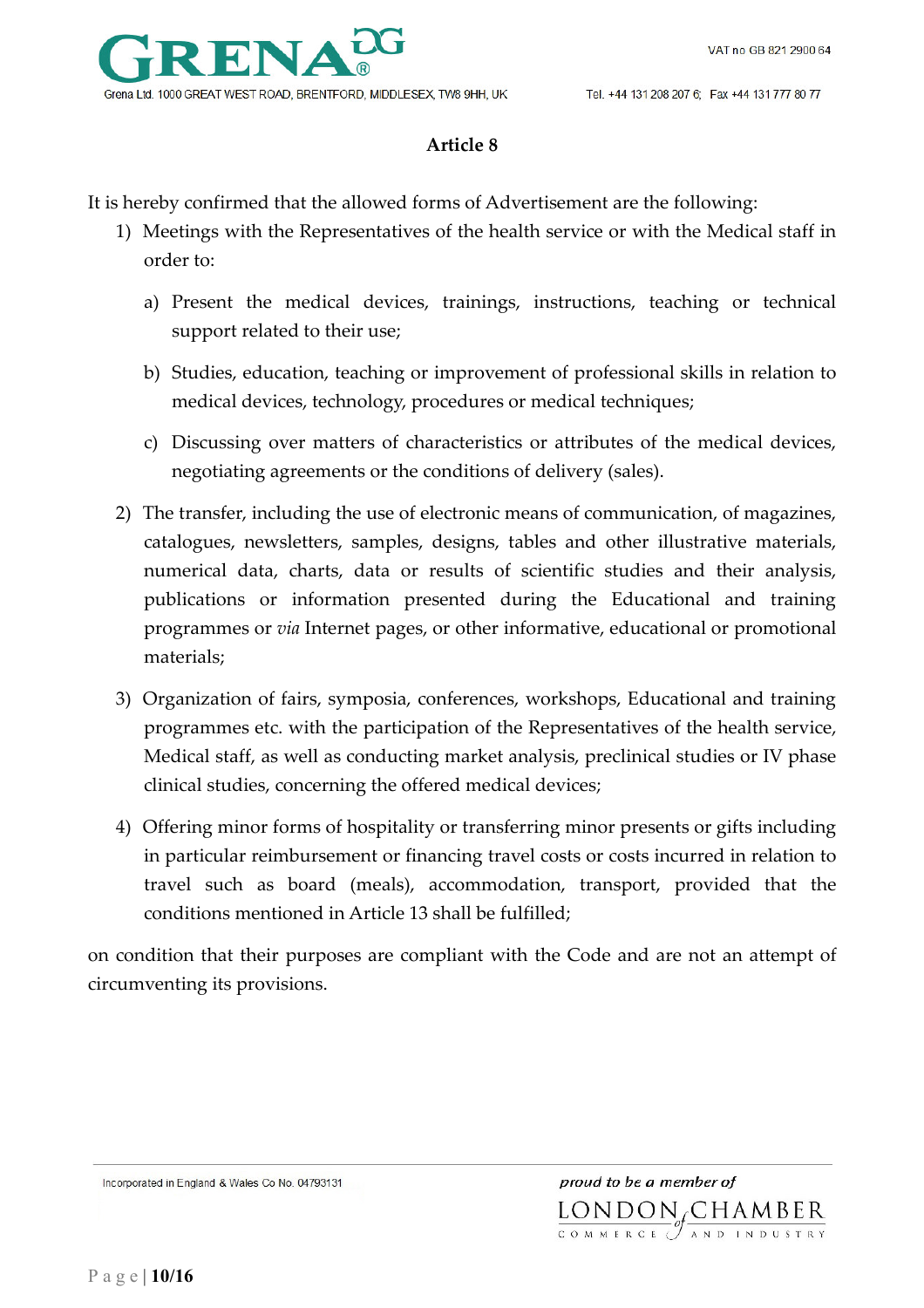

## **Article 9 Comparative advertising**

- 1. The comparative advertising or advertising having a comparative character (hereinafter referred to as "Comparative advertising") is permitted, understood as advertising referring to, in a direct or indirect way, to the competitor's company or to the devices offered by him, or remaining at his disposal, in order to promote another company or devices offered by another company or devices remaining at its disposal, under the condition that it will comply with legal regulations and that the addressee (recipient) will not be misled. The Comparative advertising shall be compliant with the principles of fair competition.
- 2. In the Comparative advertising, it is allowed to compare solely devices that have the same purpose of use, function or that are manufactured in the same purpose.
- 3. The compared device's characteristics (i.e. price) shall be identical, measurable and verifiable.
- 4. The Comparative advertising is unacceptable if it misleads the addressee (recipient) with respect to the compared devices, their parameters, functions, trade names, trademarks, origin (including geographical) or other marks, including a diversified use of complete or incomplete names, business names or other individualising marks or symbols.
- 5. The Comparative advertising shall not discredit, ridicule or tarnish in any unlawful manner the good name, reputation of the competitor, of his devices or of the rights that he is entitled to, in particular with regard to the company, forms of activity, competitive device, trademarks, company marks or other distinctive or individualising marks.

#### **Article 10**

The activities undertaken by the Representatives, with regard to the Comparative advertising shall be compliant with the legal regulations in force, in particular it is forbidden to undertake activities that might infringe the rules of ethics, the fair competition law or the public procurement law, resulting in or aimed at concluding with competitive entities agreements or other understandings on setting prices, quantity, sales

Incorporated in England & Wales Co No. 04793131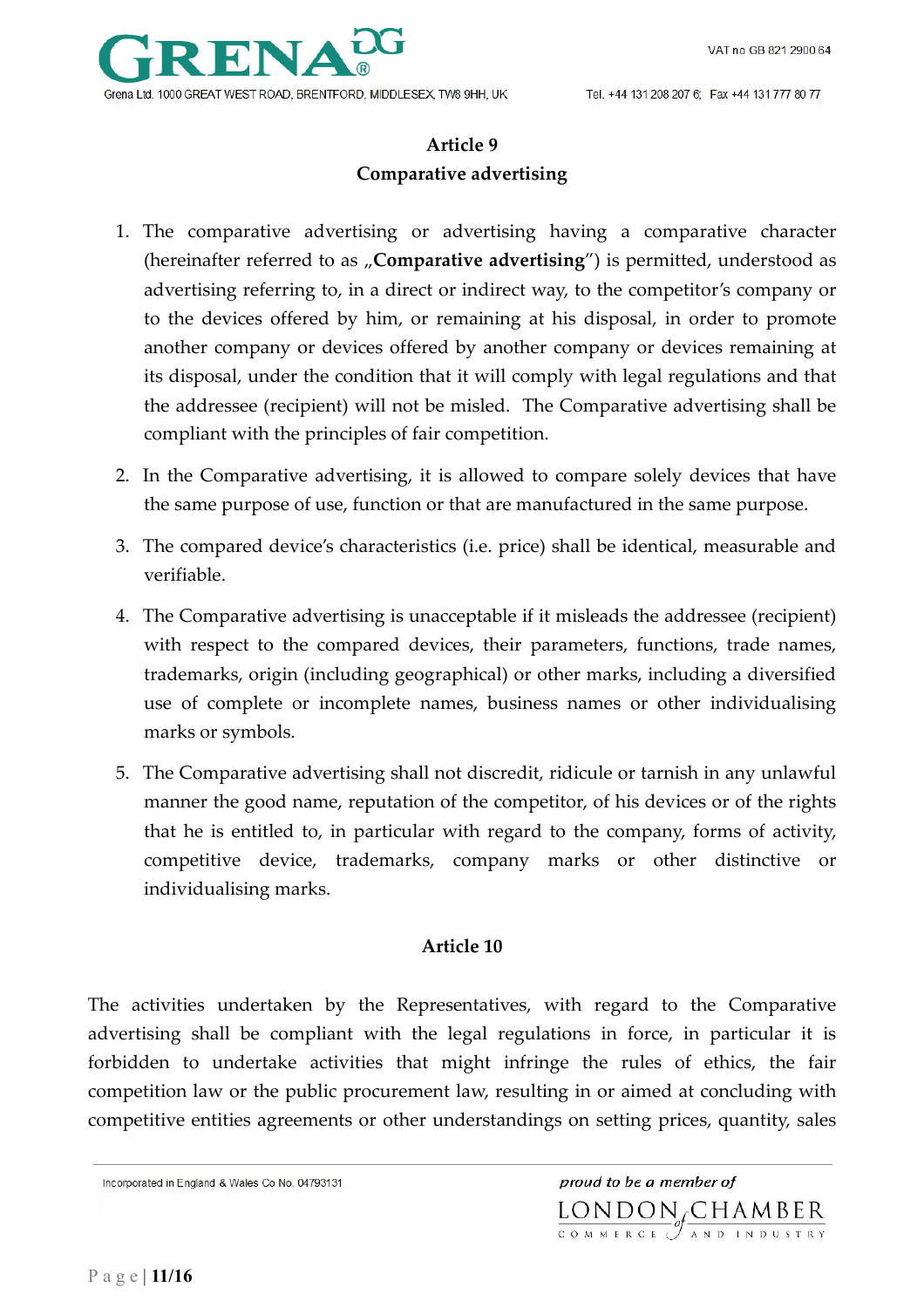

territorial area, or other unfair exchange of confidential information or commercial, professional secrets, in particular with regard to refusal to conclude an agreement resulting from an award of public procurement, or refusal to sell (supply).

#### **Article 11**

#### **Rules of conduct in contacts with the Representatives of health service**

- 1. The Company requires and expects from the persons mentioned in Article 2, to not undertake, accept, participate, tolerate nor commit itself, in all of the transactions and business or professional contacts, in any activity bearing mark of bribery, as well as to exercise the due diligence to not cause, on the other Party – the Representatives of the health service, public officers, persons performing public functions, or third parties – a false impression of giving, promising or pledge of bribe, irrespective of the potential disadvantageous consequences of such a conduct to the Company, that might result in a Client's or business' loss.
- 2. "Bribe" (bribery) shall be understood as every personal or commercial benefit of a financial or other character, consisting in offering, promising, requiring, giving, handing over, receiving, directly or indirectly (by third parties), any benefits in order to remunerate or to cause an inappropriate activity of a third party, a Representative of the health service, a public officer or a person performing public functions – irrespective of their function in private or public, national or foreign companies - or any other way of leverage, or unfair acquisition, in an illegal manner or in a way contrary to good customs, of an influence on a decision of such a person.

#### **Article 12**

- 1. The Advertisement, including Educational and training programmes, shall be targeted at the potential final users of the advertised medical devices, i. e. doctors, nurses, emergency medical workers (paramedics, medical rescue workers) as well as other members of medical personnel (hereinafter referred to as: "**Medical personnel**") including Representatives of the health service.
- 2. The Company's employees targeting the Advertisement at doctors or other persons performing public functions, i.e. in particular with respect to: national and regional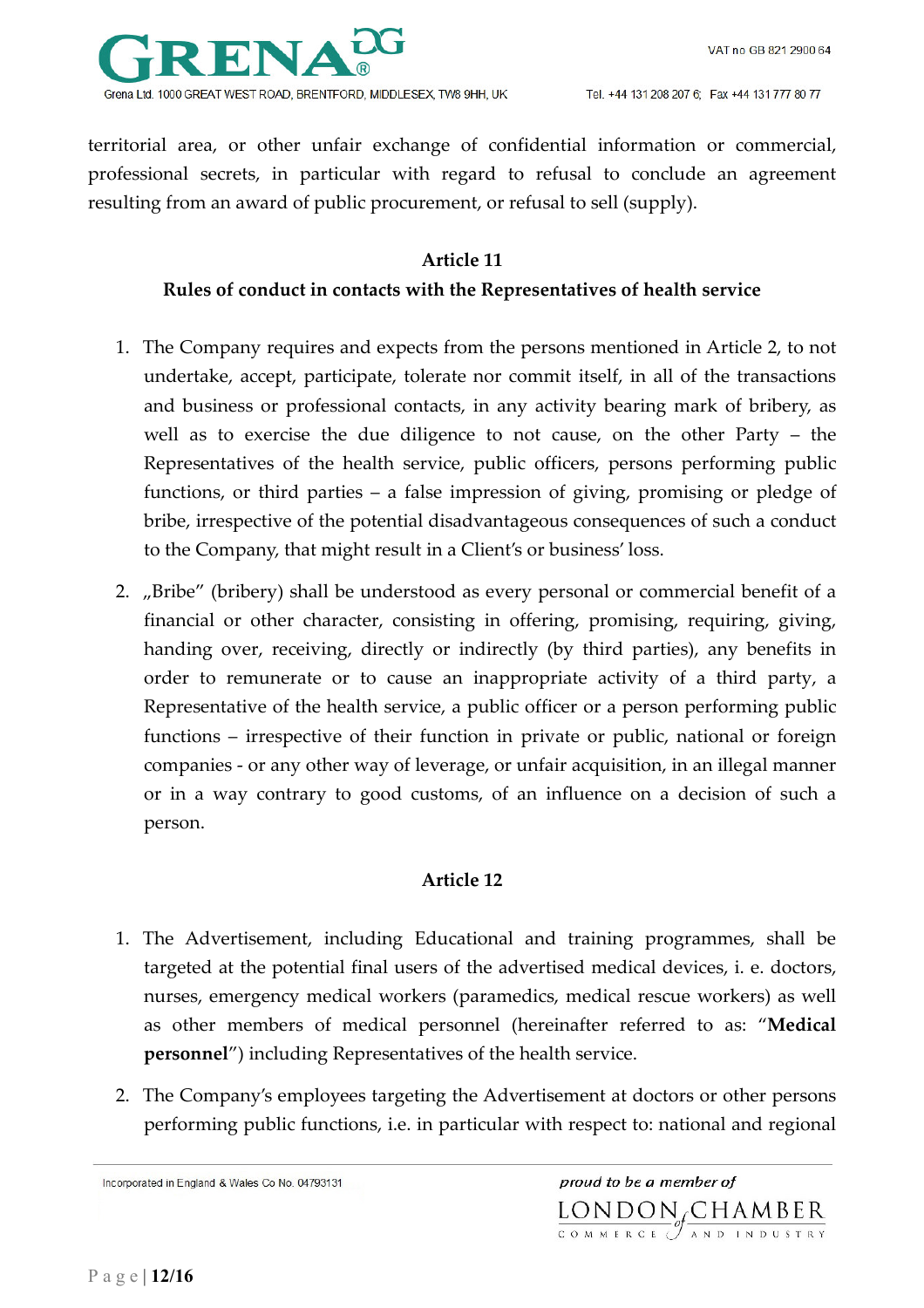

consultants, heads of wards or heads of hospitals, directors, managers of hospitals or other persons exercising management over entities performing health care services, are under obligation to exercise particular care if the activities directed to them are not in conflict with the functions that they perform nor breach the legal regulations in force or the Code provisions, in particular, that the aforementioned activities are not constituting an illegal or unfair impact on their decisions.

## **Article 13 Rules of Advertisement organisation**

- 1. The Company undertakes and actively supports the activities aiming to develop the medical sector, the science, the improvement of solutions useful to the medical environment, including the support of initiatives improving the medical devices, a mutual exchange of good practices and experiences, provided that they are included in the scope regulated by the Code.
- 2. The Company appoints that the aforementioned activities, as they are having a measurable financial character, might consist a bribe or cause a false impression in this matter, in particular by arising an impression of obligation to undertake unfair or illegal activities or actions, or by perceiving these activities as gratification or acquiring benefits from them, which orders to exercise particular due diligence in order to prevent damages to the Company's reputation and good name.
- 3. The Company's promotional and marketing activities shall fulfil the following conditions:
	- a) Direct connection between the incurred cost or expense and the promotional purpose, in particular showing or presenting a good or service or other kind of the Company's business activity support;
	- b) The necessity of incurring costs or expenses shall arise from the concluded agreement, or in the purpose to perform this agreement;
	- c) Comprise the incurred actual costs;
	- d) All of the costs and expenses shall be properly documented;
	- e) All of the costs and expenses shall be legal, reasonable, appropriate and given *bona fide*;
	- f) All of the costs and expenses shall be previously approved by the Company's Board.

Incorporated in England & Wales Co No. 04793131

proud to be a member of LONDON CHAMBER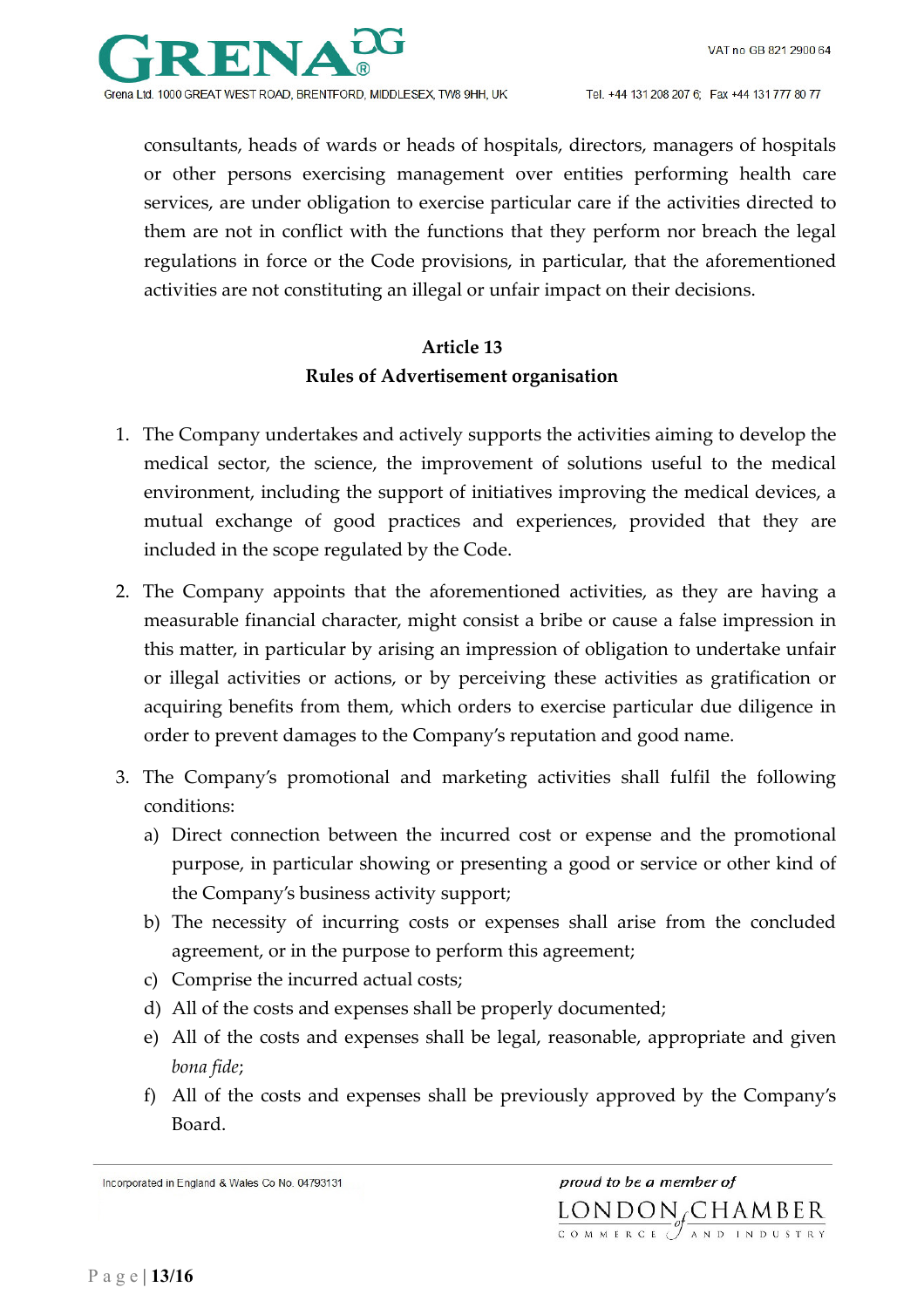

- 4. As a rule, the Company shall not permit to offer to the Representatives of the health service, in particular with regard to the conducted public procurement proceedings, of presents or gifts as well as undertaking other marketing activity, excluding the following activities, commonly accepted and treated as admissible:
	- a) Offering objects and promotional materials of inconsiderable value, i.e. not exceeding the amount being the equivalent of 50,00 GBP, such as, in particular: bags, calendars, pens, mugs, watches, etc. with the Company's or the device's logo;
	- b) Offering minor or symbolical gifts such as, e.g. bouquet of flowers, in order to show respect or express the gratitude from the Company's side, provided that the aforementioned offering shall occur after the termination of the proceedings or after taking a decision on purchasing goods;
	- c) Providing, during business meetings, in the Company's headquarters or in premises to which the Company holds legal titles, of board in the form of catering or meal in a nearby restaurant, in accordance with the position or function of the participant, whereas the repast shall comprise solely the individuals directly participating in the meeting. If the circumstances are requiring the following, it is permitted to cover the justifiable costs of transport, for above-mentioned purposes;
	- d) Coverage of costs related to presentations of offered products and services or trainings in this scope, comprising in particular coverage or refund of transport and accommodation costs (airplane or train tickets, hotel), in a situation where the circumstances of such a case are requiring such a solution, in particular where it is not possible to present the possibilities or the technical parameters of the offered goods in the Client's headquarter or in premises where the performance of professional duties takes place or the conditions on signing a contract are requiring to train the personnel or the Client's staff. Relating to situations raised in this indent, one ought to keep in mind the time and the costs of the Client's visits in the Company's properties and premises and shall keep, regarding to this matter, a far-reaching caution, in order to ensure their proportionality to the purpose of the visit.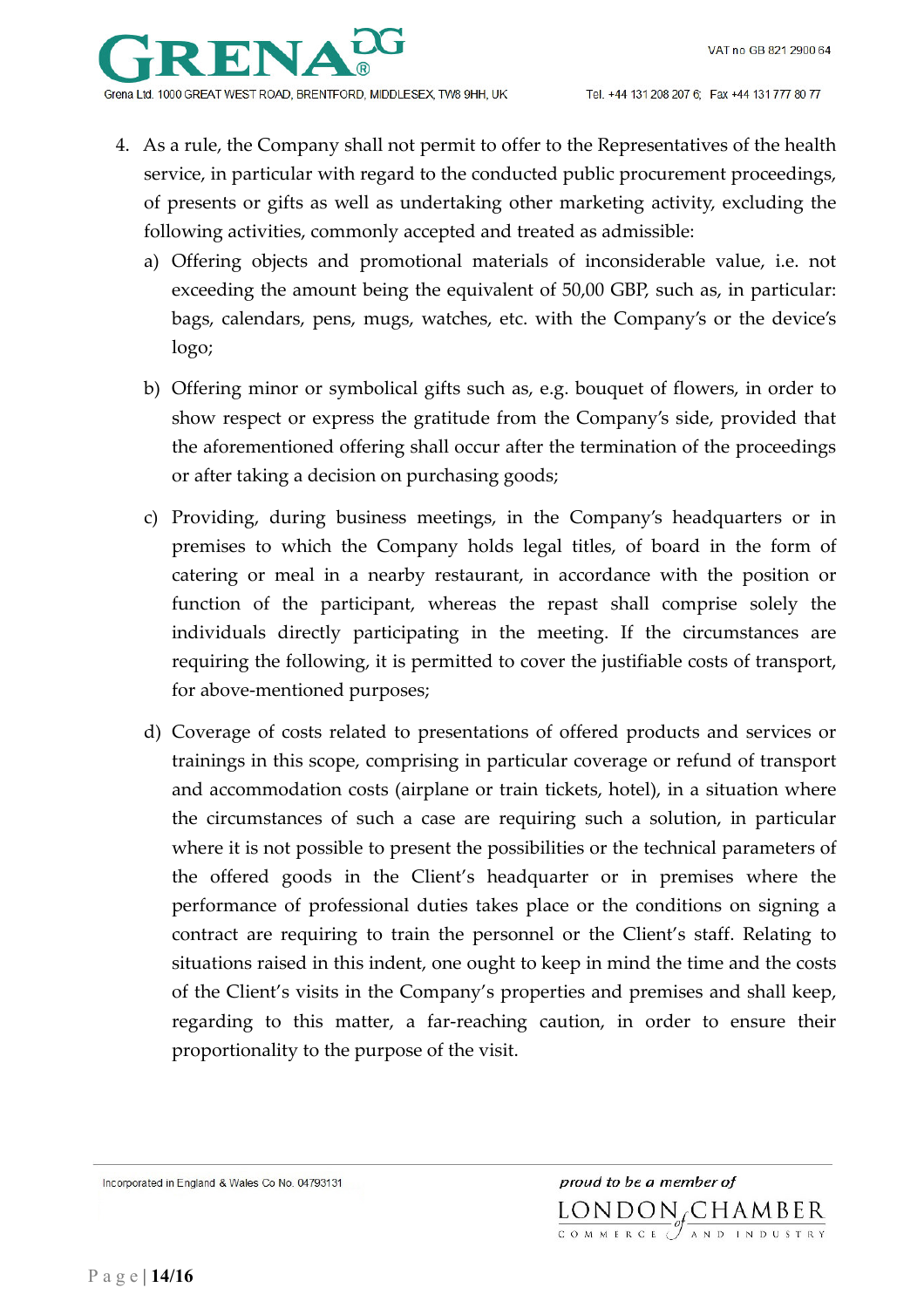

- 5. It is forbidden to:
	- a) Undertake inappropriate (eccentric) activities as well as give inappropriate (eccentric) presents or gifts;
	- b) Cover any costs that are not in connection with the business purposes, or that are not serving them;
	- c) Grant cash rewards, goods vouchers or any other kind of cash or non-cash payments;
	- d) Enable the use of luxury holiday objects, or covering such expenses;
	- e) Present tickets to cultural or sportive events, or concerts;
	- f) Finance the accommodation in luxury hotels, unless it is compliant with the position or social status of the receiver;
	- g) Cover any expenses of the family members or close persons to the entitled person, or any other persons that might accompany the entitled person;
	- h) Cover expenses incurred in relation to shopping or trips.
- 6. Irrespective of the above, every expenses or costs incurred by the Company in relation with marketing and promotional activity shall be proportional to the circumstances as well as shall unconditionally be compliant with the legal regulations, including the British anti-bribery act UK Bribery Act 2010 and the Code, as well as shall be precisely and reliably included in the Company's books and registers.

#### **Article 14**

- 1. Each of the persons under the obligation to observe the Code is obliged to immediately inform the Company's Board, the Legal Department or the direct superior, about every breach of the Code, of the legal regulations or of any other unethical conduct, or suspicions in that respect.
- 2. The Company ensures the confidentiality of reports mentioned in point 1 as well as a detailed and reliable examination and clarification of every case and drawing the appropriate consequences, depending on the arrangement's results. Under no circumstances, in particular in a situation in which during explanatory proceedings a suspicion of unethical behaviour will not be proved, any negative measures shall not be taken, in particular disciplinary measures, in relation to the person that made the report.